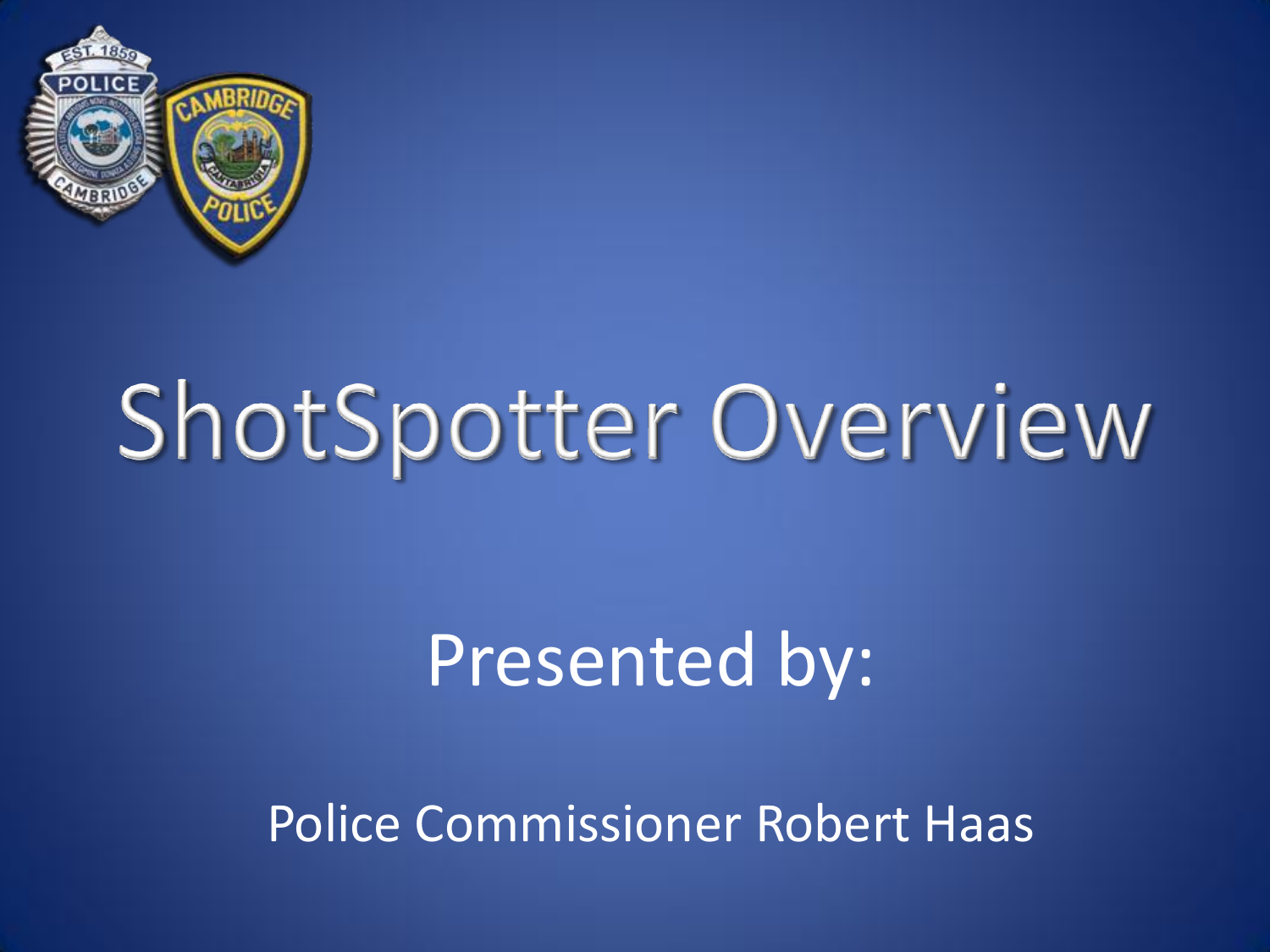# What is ShotSpotter?

- Provides the **when**, **where** and **what of gunshot incidents**
- Will offer the Cambridge Police Department and five other participating police departments in the Metro Boston Homeland Security Region a number of significant benefits, if and when a firearm is utilized
- Greatly enhances police response time to gunshot incidents, increases weapon-related arrests, and ultimately enhances public and officer safety, thereby making our neighborhoods a much safer place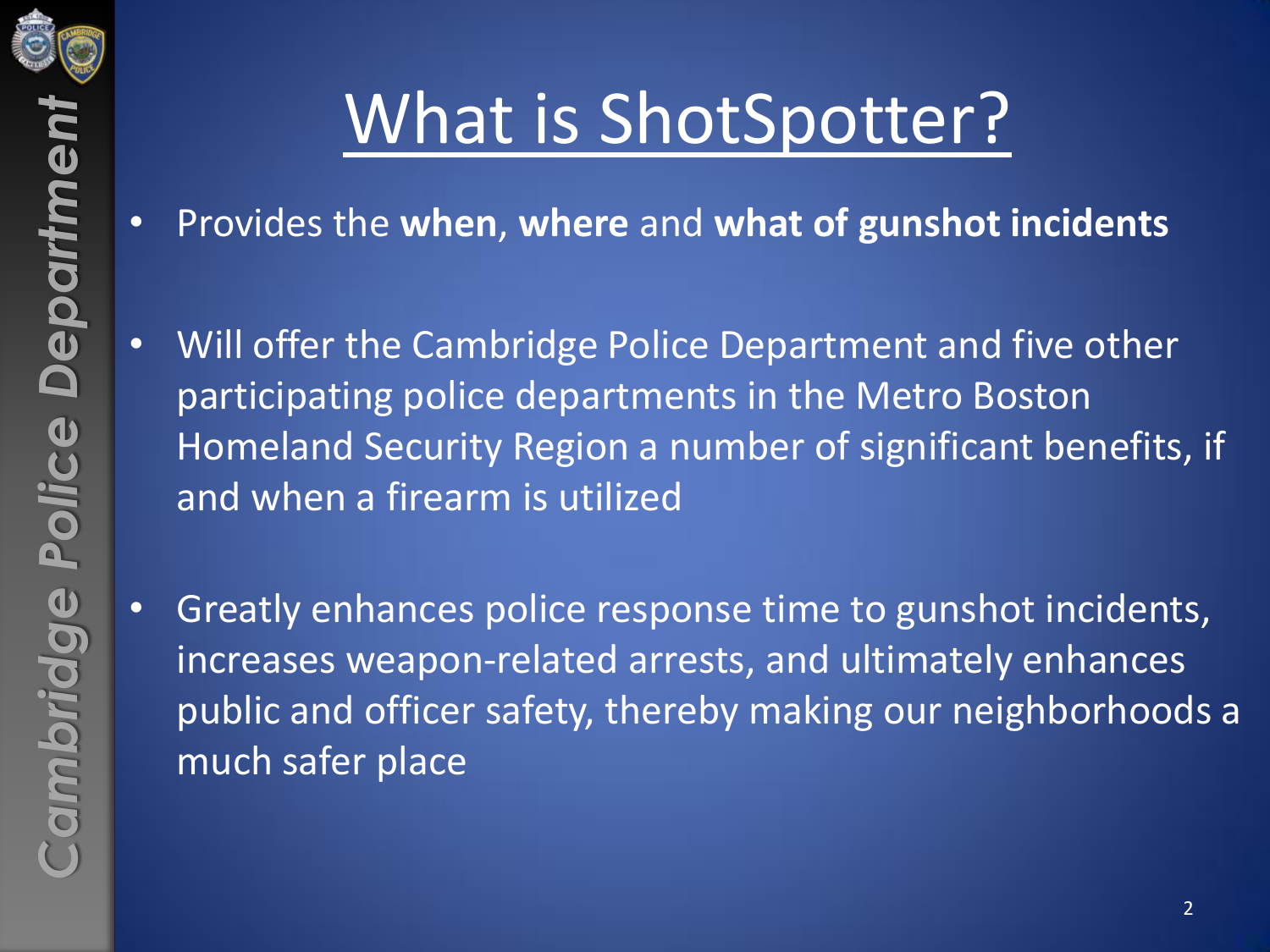

#### How the System Works

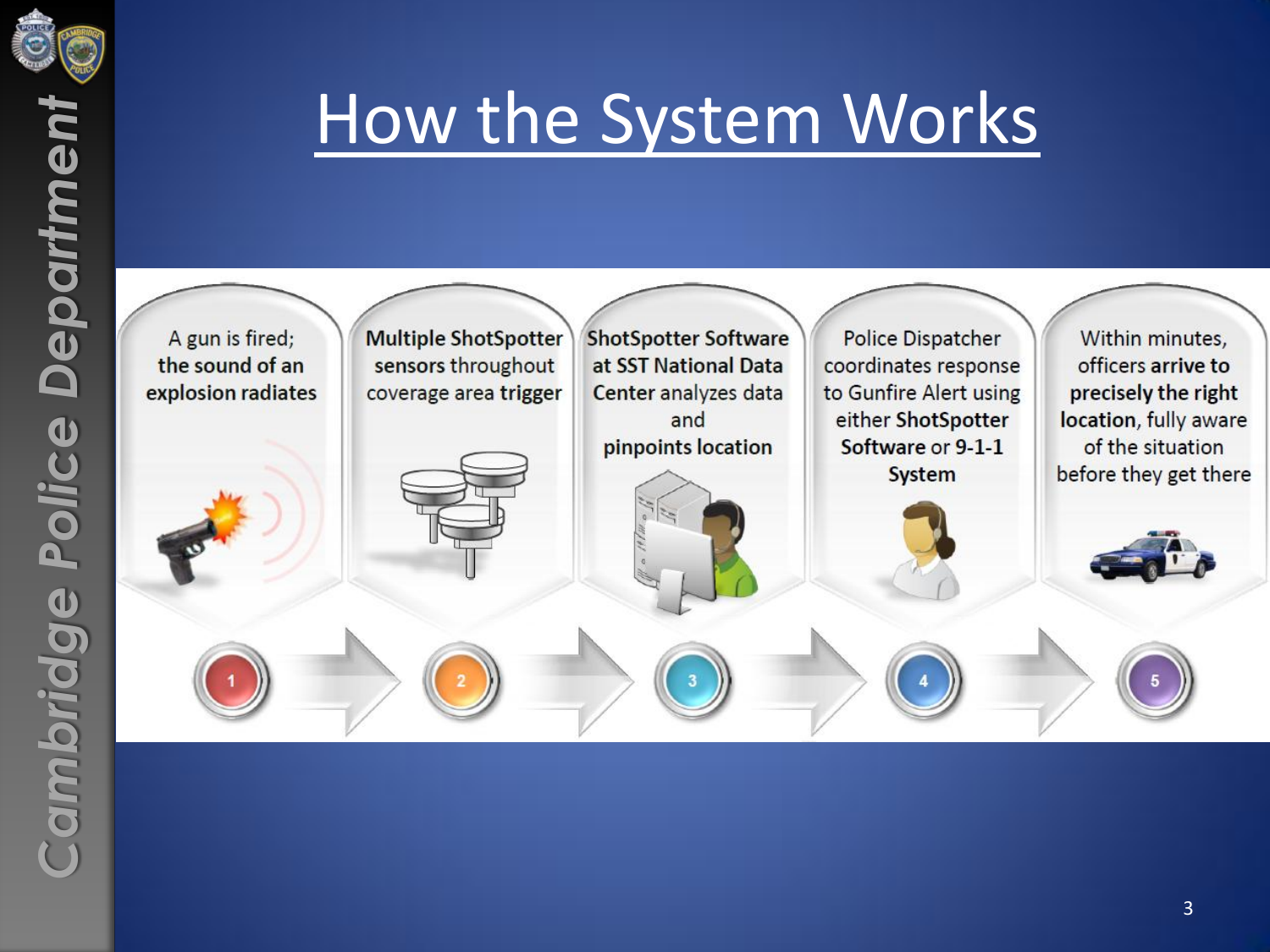## Proven Results of ShotSpotter

- ShotSpotter is designed to detect and accurately locate at least 80% of Detectable Gunfire within 25 meters of gunshot origination point
- Boston Police Department has been using this technology for seven years, and the City has seen so much value in it, they are expanding their coverage as a result of the UASI grant program
	- Springfield Police have had the system in place since July 2008
		- In 5+ years, the department was notified of roughly 950 possible gunshots in the two sections of the city with sensors; Approximately 89% of the gunfire was verified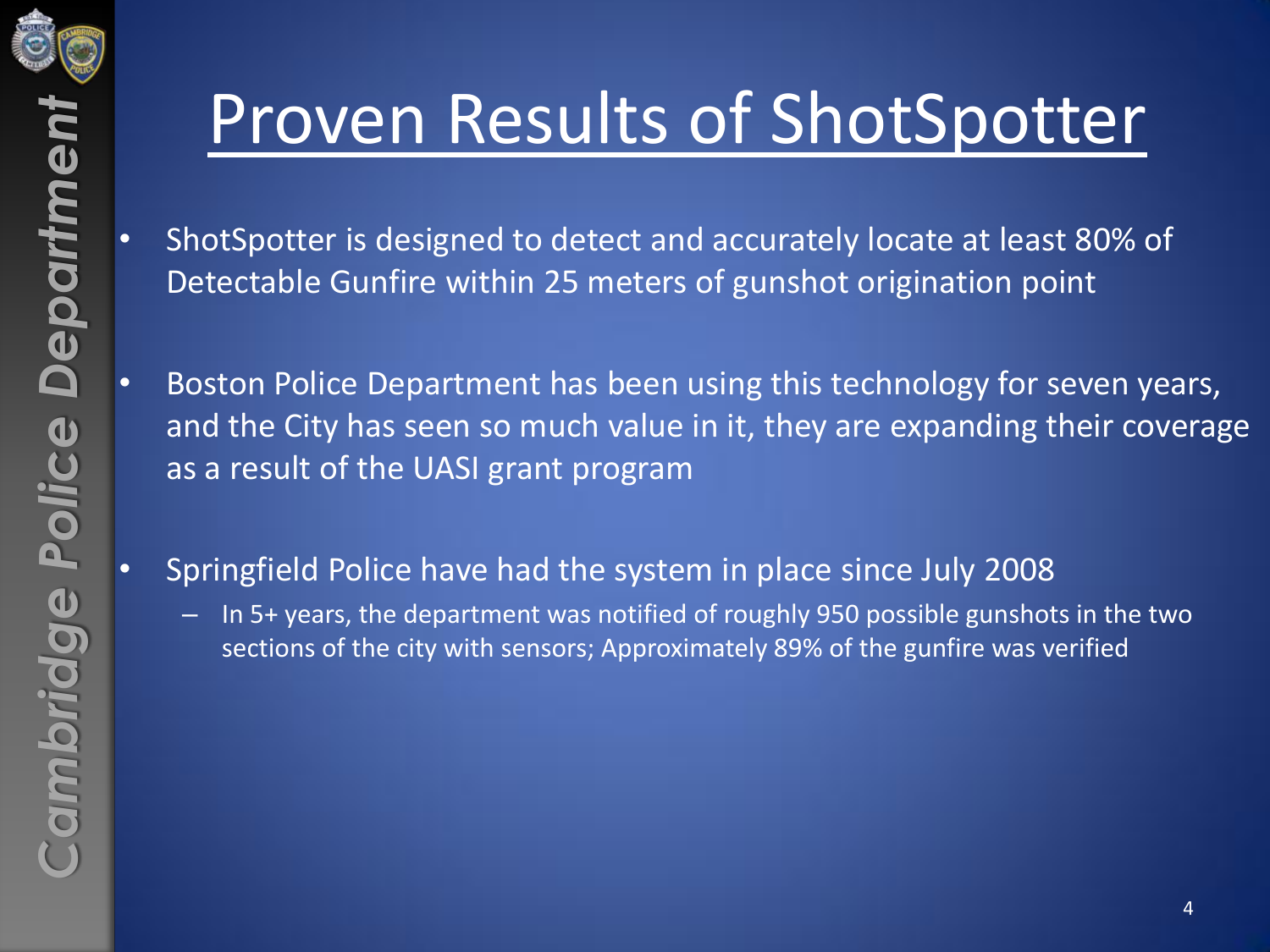

# ShotSpotter Coverage: **Cambridge**